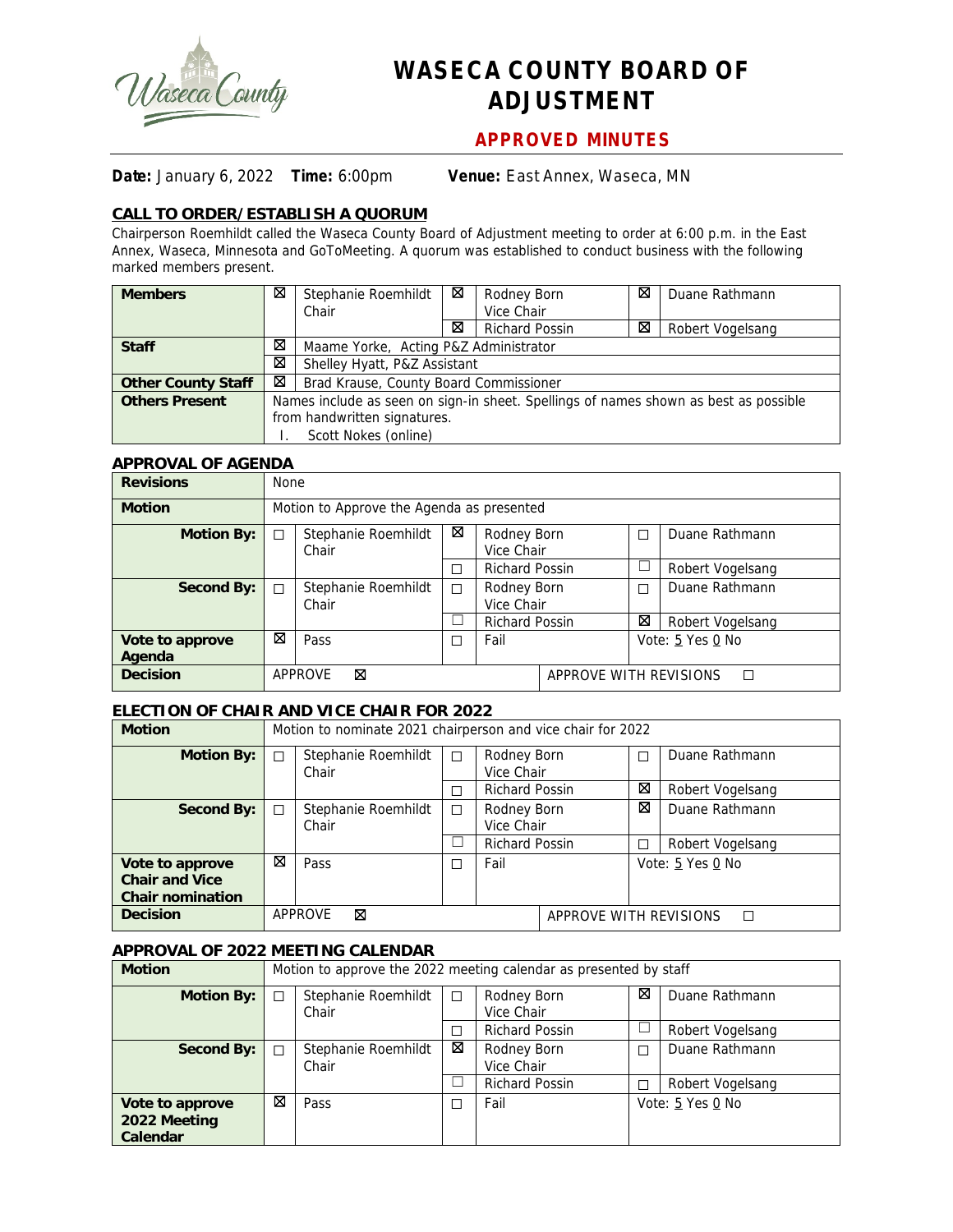| <b>Decision</b> | <b>APPRC</b><br>м<br><b>RUV</b> | APPROVE WITH REVISIONS |  |
|-----------------|---------------------------------|------------------------|--|
|                 |                                 |                        |  |

#### **REVIEW/APPROVAL OF MINUTES:** October 7, 2021

| <b>Revisions</b>                  |   | <b>None</b>                               |        |                           |                             |                  |                  |  |
|-----------------------------------|---|-------------------------------------------|--------|---------------------------|-----------------------------|------------------|------------------|--|
| <b>Motion</b>                     |   | Motion to approve October 7, 2021 meeting |        |                           |                             |                  |                  |  |
| <b>Motion By:</b>                 | ┑ | Stephanie Roemhildt<br>Chair              | П      | Rodney Born<br>Vice Chair |                             | ⊠                | Duane Rathmann   |  |
|                                   |   |                                           | П      |                           | <b>Richard Possin</b>       |                  | Robert Vogelsang |  |
| Second By:                        | □ | Stephanie Roemhildt<br>Chair              | $\Box$ | Rodney Born<br>Vice Chair |                             | L                | Duane Rathmann   |  |
|                                   |   |                                           | П      |                           | <b>Richard Possin</b>       |                  | Robert Vogelsang |  |
| Vote to approve<br><b>Minutes</b> | ⊠ | Pass                                      | П      | Fail                      |                             | Vote: 5 Yes 0 No |                  |  |
| <b>Decision</b>                   |   | <b>APPROVE</b><br>⊠                       |        |                           | APPROVE WITH REVISIONS<br>П |                  |                  |  |

#### **PUBLIC HEARINGS:**

A. Request for a variance to construct a shed structure on a property located in Keyes Addition in Janesville Township – Scott Lee Nokes & Rita Ruth Mitchell.

| <b>Applicant Name</b>                    | Scott Lee Nokes & Rita Ruth Mitchell                                                                                                                                                                                                                                                                                                                                                                                                                                                                                                                                                                                                                                                                                                                                                                                                                                                                                                                                                                                 |
|------------------------------------------|----------------------------------------------------------------------------------------------------------------------------------------------------------------------------------------------------------------------------------------------------------------------------------------------------------------------------------------------------------------------------------------------------------------------------------------------------------------------------------------------------------------------------------------------------------------------------------------------------------------------------------------------------------------------------------------------------------------------------------------------------------------------------------------------------------------------------------------------------------------------------------------------------------------------------------------------------------------------------------------------------------------------|
| <b>Request</b>                           | Scott Lee Nokes requests a variance to construct a shed structure on Lot 12 and Lots<br>13 & 14 (PID 06.402.0130 - Keyes Addition & 06.525.0010 - RBK Subdivision No. 2)<br>located in Janesville Township. The variance request of 22.3 ft. will allow the structure<br>to be located approximately 77.7ft from the Ordinary High Water Level (OHWL) of<br>Lake Elysian. The UDC requires structures to be setback 100ft from OHWL. The parcels<br>under review are located in the LR-Limited Residential Zoning District and Shoreland<br>Overlay of Lake Elysian.                                                                                                                                                                                                                                                                                                                                                                                                                                                 |
| <b>UDC Reference</b>                     | + §3.08 Variances and Appeals<br>$\ddot{\bullet}$ §6.14 LR Limited Residential District<br>+ §6.22 SO Shoreland Overlay District Standards                                                                                                                                                                                                                                                                                                                                                                                                                                                                                                                                                                                                                                                                                                                                                                                                                                                                           |
| <b>Site Plan</b>                         | Yorke showed a survey drawing and explained the requested variance and the location<br>of the proposed shed.                                                                                                                                                                                                                                                                                                                                                                                                                                                                                                                                                                                                                                                                                                                                                                                                                                                                                                         |
| <b>Issues with the</b><br><b>Request</b> | Sewer Line Location: It appears that the proposed addition will be constructed on<br>the existing septic piping that is located between the septic field and drain field. The<br>applicant will need to confirm with the contractor to determine whether the piping will<br>be impacted and how the piping can be maintained.<br>This issue was in line with the comment received from Public Health. The applicant<br>was notified about this. An excerpt of the applicants' contractor's response is shown<br>below:<br>Thank you for the information. At your suggestion, I spoke with my contractor<br>today, and he indicated that the plan is for a floating concrete slab (no<br>foundation), similar to the existing small shed, but perhaps slightly thicker (approx.<br>6" - thickened at the edges) to accommodate the proposed structure, as well as<br>the slight slope of the land. As such, the existing septic piping will not be impacted<br>since they are deep in the ground to prevent freezing. |
| <b>Agency Comments</b>                   | An email containing the link to the staff report was provided to the Department of<br>Natural Resources, Waseca County Public Health Services, Sheriff, Attorney and Public<br>Works Departments for their review and comments.<br>Yorke informed the Board of Adjustment that comments were received from the DNR<br>and Waseca public health.<br>Public Health Comments:<br>From: Sarah Berry<br>Sent: Monday, December 20, 2021 4:06 PM<br>To: Maame Yorke <maame.yorke@co.waseca.mn.us><br/>Cc: Michele Mays <michele.mays@co.waseca.mn.us>; Shelley Hyatt<br/><shelley.hyatt@co.waseca.mn.us><br/>Subject: RE: Variance request for Scott Nokes - PID#06.402.0130&amp;06.525.0010<br/>Maame,<br/>According to your attached map, the pump line is what would be most impacted by</shelley.hyatt@co.waseca.mn.us></michele.mays@co.waseca.mn.us></maame.yorke@co.waseca.mn.us>                                                                                                                                   |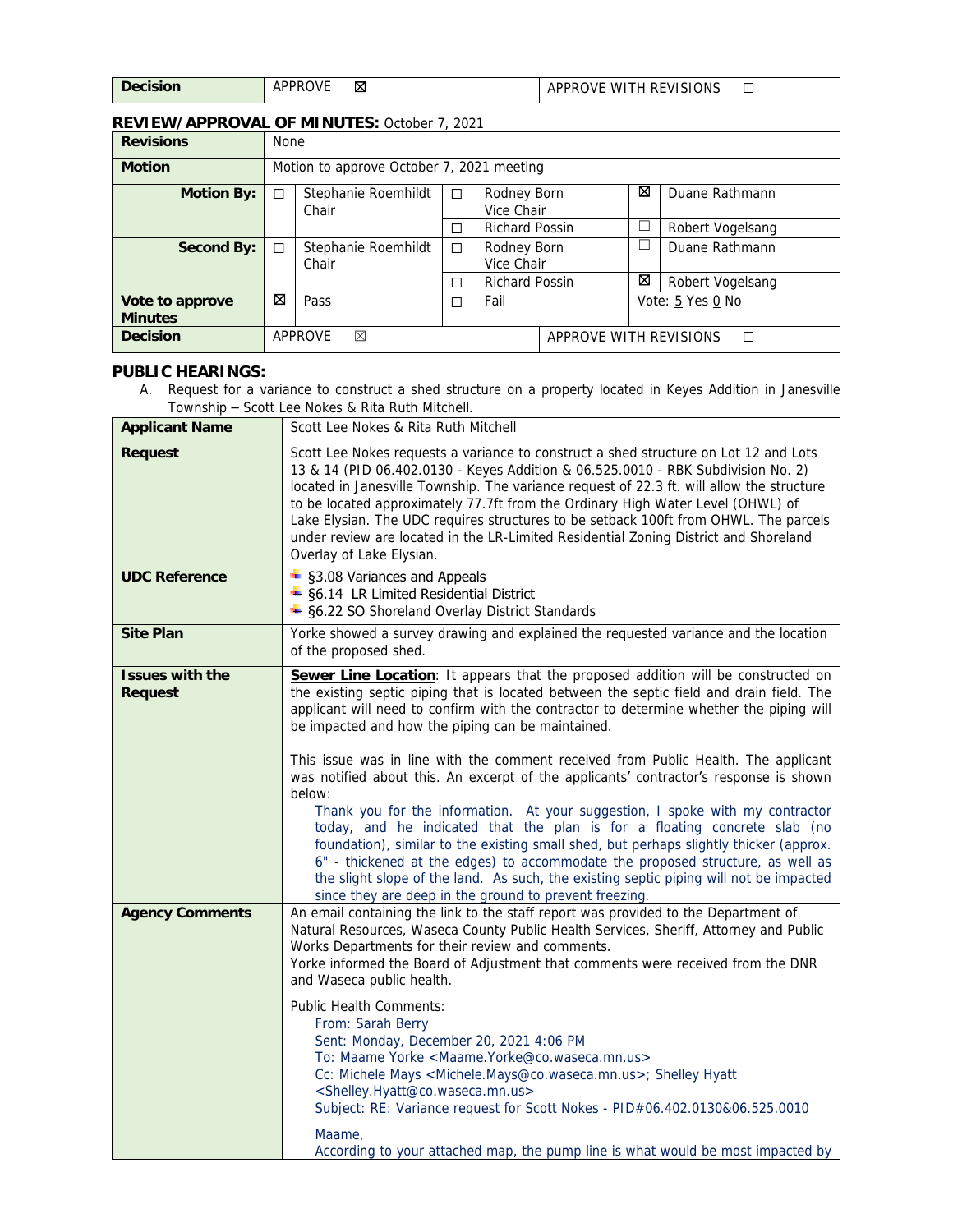|                                                           | the additional building. These lines tend to be installed rather shallow $-$ perhaps<br>4-5 feet in depth generally, and sometimes less. Additional pressures on the soil<br>either during construction or by the building itself could cause a sag in the line.<br>Sags can cause water to remain in the line instead of draining back to the tank.<br>During a typical Minnesota winter, this means there is a high potential for freeze-<br>up in the line which renders the line unusable until it can be thawed or replaced.<br>Additionally, if the construction occurs, replacing or repairing this line can become<br>costly to the homeowner, as it might result in the need to bore the line instead of<br>installation by excavating.<br>To my knowledge, there is not a required setback from the line to the building.<br>However, we should be mindful that there is a setback from the drain field (soil<br>treatment area), usually 20 feet. It's difficult to tell if that setback will be<br>maintained from your attached map.<br>Please let me know if you have any further questions. Thanks!<br>Sarah Berry |
|-----------------------------------------------------------|-----------------------------------------------------------------------------------------------------------------------------------------------------------------------------------------------------------------------------------------------------------------------------------------------------------------------------------------------------------------------------------------------------------------------------------------------------------------------------------------------------------------------------------------------------------------------------------------------------------------------------------------------------------------------------------------------------------------------------------------------------------------------------------------------------------------------------------------------------------------------------------------------------------------------------------------------------------------------------------------------------------------------------------------------------------------------------------------------------------------------------------|
|                                                           | <b>Public Health Director</b><br>Waseca County<br>Phone: 507-835-0656                                                                                                                                                                                                                                                                                                                                                                                                                                                                                                                                                                                                                                                                                                                                                                                                                                                                                                                                                                                                                                                             |
|                                                           | <b>DNR Comment:</b><br>From: Girolamo, Daniel (DNR) [mailto:daniel.girolamo@state.mn.us]<br>Sent: Thursday, December 16, 2021 6:07 PM<br>To: Maame Yorke <maame.yorke@co.waseca.mn.us><br/>Subject: RE: Request for Variance to construct a 768sqft boathouse 77.7 to OHWL<br/>of Lake Elysian</maame.yorke@co.waseca.mn.us>                                                                                                                                                                                                                                                                                                                                                                                                                                                                                                                                                                                                                                                                                                                                                                                                      |
|                                                           | Hi Maame, I would call the proposed new building a "shed" instead of a boat<br>house. Your Code limits a boat house to 400 ft2 and 20 feet in length parallel to<br>shore on GD and RD lakes (6.22 7g). Elysian is a RD lake, and the impervious<br>surface coverage limit is less than the maximum so it should be ok. Also the "shed"<br>is outside of the SIZ so I have no other concerns.                                                                                                                                                                                                                                                                                                                                                                                                                                                                                                                                                                                                                                                                                                                                     |
| <b>Applicant Comment</b>                                  | The applicant Scott Nokes explained the need for the variances and the reasoning<br>behind the shed size.                                                                                                                                                                                                                                                                                                                                                                                                                                                                                                                                                                                                                                                                                                                                                                                                                                                                                                                                                                                                                         |
| <b>Public Comments</b>                                    | The Public Hearing was opened by Born at 6:14pm<br>There were no public comments from the public both online and in-person<br>The hearing was closed by Born at 6:15pm                                                                                                                                                                                                                                                                                                                                                                                                                                                                                                                                                                                                                                                                                                                                                                                                                                                                                                                                                            |
| <b>Board of Adjustment</b><br><b>Discussion/Questions</b> | Rathmann asked if the applicant was removing an existing shed and replacing it with<br>the proposed structure.<br>Nokes responded that the proposed structure was an additional shed                                                                                                                                                                                                                                                                                                                                                                                                                                                                                                                                                                                                                                                                                                                                                                                                                                                                                                                                              |
| <b>Criteria for Approval</b>                              | Staff did not read the criteria into record since there were no changes to the initial<br>criteria sent to the Board of Adjustment members.<br>A) Is the variance request in harmony with the general purposes and intent<br>of the official controls and consistent with the county's Comprehensive<br>Plan?<br>Applicant: Yes. The proposed 24'x34' boathouse is a reasonable use for larger<br>watercraft and will allow same to be kept out of sight.<br>Staff: The variance request is in harmony with the general purposes and intent of<br>official controls. The Waseca County comprehensive land use plan places<br>the property in the shoreland residential area. Sheds are accessory buildings<br>which are incidental to the principal use.                                                                                                                                                                                                                                                                                                                                                                          |
|                                                           | B) Is the property owner proposing to use the property in a reasonable<br>manner not permitted by an official control?<br>Applicant: Yes/No. The type of use (a boathouse) is permitted, however the size<br>and location are at issue. Would rather stay away from lakeshore.<br>Staff: The applicant is proposing to use the property in a reasonable manner<br>permitted in the Unified Development Code (UDC). Accessory structures<br>(shed) are permitted uses in the zoning district. The variance will enable the<br>construction of a shed onto the property solely for the storage of water<br>oriented equipment and accessories thereby improving general aesthetics.<br>C) Is the need for the variance due to circumstances unique to the property                                                                                                                                                                                                                                                                                                                                                                  |
|                                                           | and not created by the current or prior property owners?                                                                                                                                                                                                                                                                                                                                                                                                                                                                                                                                                                                                                                                                                                                                                                                                                                                                                                                                                                                                                                                                          |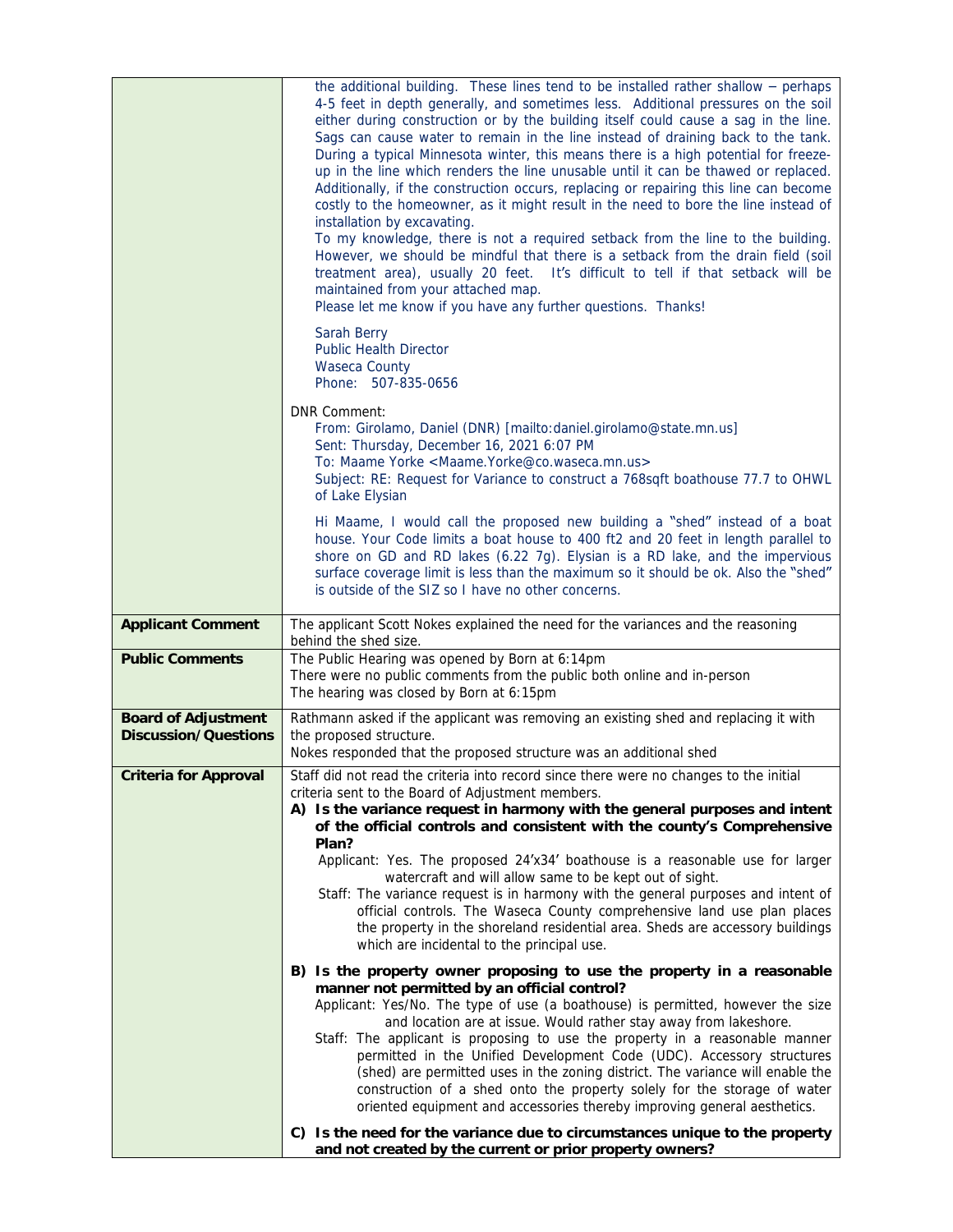|                                                 | Applicant: Yes. The property was developed in the early 1960's and the regulations<br>were quite different then and do not match current regulations.<br>Staff: Yes. The need for the variance is due to circumstance unique to the<br>property. The applicants are limited in the placement of the shed due to the<br>location of their septic field. As mentioned earlier, the applicants are<br>proposing to construct the shed to store water oriented equipment and<br>accessories.<br>D) Will the issuance of the variance maintain the essential character of the<br>locality?<br>Applicant: Yes. The property is on Lake Elysian and a boathouse is a customary<br>structure on lake property.<br>Staff: The issuance of the variance will not alter the essential character of the<br>locality. Sheds are permitted in this zoning district. The shed addition will<br>not be detrimental to adjacent property owners. |                                                                |                    |        |      |                                                                                     |        |                                                                                                                                                                                                                                                                         |
|-------------------------------------------------|---------------------------------------------------------------------------------------------------------------------------------------------------------------------------------------------------------------------------------------------------------------------------------------------------------------------------------------------------------------------------------------------------------------------------------------------------------------------------------------------------------------------------------------------------------------------------------------------------------------------------------------------------------------------------------------------------------------------------------------------------------------------------------------------------------------------------------------------------------------------------------------------------------------------------------|----------------------------------------------------------------|--------------------|--------|------|-------------------------------------------------------------------------------------|--------|-------------------------------------------------------------------------------------------------------------------------------------------------------------------------------------------------------------------------------------------------------------------------|
|                                                 |                                                                                                                                                                                                                                                                                                                                                                                                                                                                                                                                                                                                                                                                                                                                                                                                                                                                                                                                 | considerations?<br>Applicant: Yes. Setbacks, Size of Boathouse | of current septic. |        |      | E) Does the need for the variance involve more than economic                        |        | Staff: The need for the variance involve more than economic consideration since<br>there are no other feasible options to place the addition due to the location                                                                                                        |
| Discussion on the<br>Criteria                   | was.                                                                                                                                                                                                                                                                                                                                                                                                                                                                                                                                                                                                                                                                                                                                                                                                                                                                                                                            | be aesthetically pleasing.                                     |                    |        |      |                                                                                     |        | Rathmann commented on the criteria by stating that the need for the variance was not<br>solely due to the nature of the parcel but also due to how large the proposed structure<br>Yorke added that the applicant's intent was to prevent outdoor storage which may not |
| <b>Motion on Criteria</b>                       |                                                                                                                                                                                                                                                                                                                                                                                                                                                                                                                                                                                                                                                                                                                                                                                                                                                                                                                                 |                                                                |                    |        |      | Motion to approve the criteria as presented in the staff report                     |        |                                                                                                                                                                                                                                                                         |
| <b>Motion By:</b>                               | $\Box$                                                                                                                                                                                                                                                                                                                                                                                                                                                                                                                                                                                                                                                                                                                                                                                                                                                                                                                          | Stephanie<br>Roemhildt Chair                                   |                    | ⊠      |      | Rodney Born<br>Vice Chair                                                           |        | Duane Rathmann                                                                                                                                                                                                                                                          |
|                                                 |                                                                                                                                                                                                                                                                                                                                                                                                                                                                                                                                                                                                                                                                                                                                                                                                                                                                                                                                 |                                                                |                    | □      |      | Richard Possin                                                                      | $\Box$ | Robert Vogelsang                                                                                                                                                                                                                                                        |
| <b>Second By:</b>                               | □                                                                                                                                                                                                                                                                                                                                                                                                                                                                                                                                                                                                                                                                                                                                                                                                                                                                                                                               | Stephanie<br>Roemhildt Chair                                   |                    | □      |      | Rodney Born<br>Vice Chair                                                           | □      | Duane Rathmann                                                                                                                                                                                                                                                          |
|                                                 |                                                                                                                                                                                                                                                                                                                                                                                                                                                                                                                                                                                                                                                                                                                                                                                                                                                                                                                                 |                                                                |                    | □      |      | Richard Possin                                                                      | ⊠      | Robert Vogelsang                                                                                                                                                                                                                                                        |
|                                                 |                                                                                                                                                                                                                                                                                                                                                                                                                                                                                                                                                                                                                                                                                                                                                                                                                                                                                                                                 |                                                                |                    |        |      |                                                                                     |        |                                                                                                                                                                                                                                                                         |
| Vote                                            | ⊠                                                                                                                                                                                                                                                                                                                                                                                                                                                                                                                                                                                                                                                                                                                                                                                                                                                                                                                               | Pass                                                           |                    | □      | Fail |                                                                                     |        | Vote: 5 Yes 0 No                                                                                                                                                                                                                                                        |
| <b>Decision on Criteria</b>                     |                                                                                                                                                                                                                                                                                                                                                                                                                                                                                                                                                                                                                                                                                                                                                                                                                                                                                                                                 | <b>APPROVE</b><br>⊠                                            |                    |        |      | APPROVE AS AMENDED                                                                  |        | □                                                                                                                                                                                                                                                                       |
| <b>Conditions</b>                               |                                                                                                                                                                                                                                                                                                                                                                                                                                                                                                                                                                                                                                                                                                                                                                                                                                                                                                                                 |                                                                |                    |        |      | recommend any conditions to be placed on the applicants' variance request.          |        | Staff recommended approval of the request if the Waseca county Board of Adjustment<br>finds that the proposal meets the standard criteria for approval. Staff did not                                                                                                   |
| <b>Discussion on</b><br>Condition               |                                                                                                                                                                                                                                                                                                                                                                                                                                                                                                                                                                                                                                                                                                                                                                                                                                                                                                                                 | a problem.                                                     |                    |        |      |                                                                                     |        | Vogelsang commented that his only concern was the fact that part of the proposed<br>shed would be over the existing sewer line but if the applicants' contractor has<br>reviewed it and come up with innovative ways of remedying this then that shouldn't be           |
|                                                 | future.                                                                                                                                                                                                                                                                                                                                                                                                                                                                                                                                                                                                                                                                                                                                                                                                                                                                                                                         |                                                                |                    |        |      |                                                                                     |        | Born added that the applicant was well aware of the sewer line being under the<br>proposed structure so the applicant can solve any problem that might arise in the                                                                                                     |
| <b>Motion on Variance</b><br><b>Request</b>     |                                                                                                                                                                                                                                                                                                                                                                                                                                                                                                                                                                                                                                                                                                                                                                                                                                                                                                                                 |                                                                |                    |        |      | was typical of the area and the structure is a greater distance from the shoreline. |        | Motion to approve the variance request without any conditions being that the proposal                                                                                                                                                                                   |
| <b>Motion By:</b>                               | $\Box$                                                                                                                                                                                                                                                                                                                                                                                                                                                                                                                                                                                                                                                                                                                                                                                                                                                                                                                          | Stephanie<br>Roemhildt Chair                                   |                    | $\Box$ |      | Rodney Born<br>Vice Chair                                                           | ⊠      | Duane Rathmann                                                                                                                                                                                                                                                          |
|                                                 |                                                                                                                                                                                                                                                                                                                                                                                                                                                                                                                                                                                                                                                                                                                                                                                                                                                                                                                                 |                                                                |                    | □      |      | Richard Possin                                                                      | □      | Robert Vogelsang                                                                                                                                                                                                                                                        |
| <b>Second By:</b>                               | □                                                                                                                                                                                                                                                                                                                                                                                                                                                                                                                                                                                                                                                                                                                                                                                                                                                                                                                               | Stephanie<br>Roemhildt Chair                                   |                    | □      |      | Rodney Born<br>Vice Chair                                                           | □<br>⊠ | Duane Rathmann                                                                                                                                                                                                                                                          |
| <b>Board of Adjustment</b><br><b>Discussion</b> | None                                                                                                                                                                                                                                                                                                                                                                                                                                                                                                                                                                                                                                                                                                                                                                                                                                                                                                                            |                                                                |                    | □      |      | Richard Possin                                                                      |        | Robert Vogelsang                                                                                                                                                                                                                                                        |
| <b>Decision on Request</b>                      |                                                                                                                                                                                                                                                                                                                                                                                                                                                                                                                                                                                                                                                                                                                                                                                                                                                                                                                                 | Recommend Approval with                                        |                    |        |      | Table Request                                                                       | $\Box$ | Deny<br>$\Box$                                                                                                                                                                                                                                                          |
|                                                 |                                                                                                                                                                                                                                                                                                                                                                                                                                                                                                                                                                                                                                                                                                                                                                                                                                                                                                                                 | Conditions                                                     |                    |        |      | Reason                                                                              |        | Reason:                                                                                                                                                                                                                                                                 |
|                                                 |                                                                                                                                                                                                                                                                                                                                                                                                                                                                                                                                                                                                                                                                                                                                                                                                                                                                                                                                 | As presented<br>With revisions                                 | ⊠<br>□             |        |      |                                                                                     |        |                                                                                                                                                                                                                                                                         |